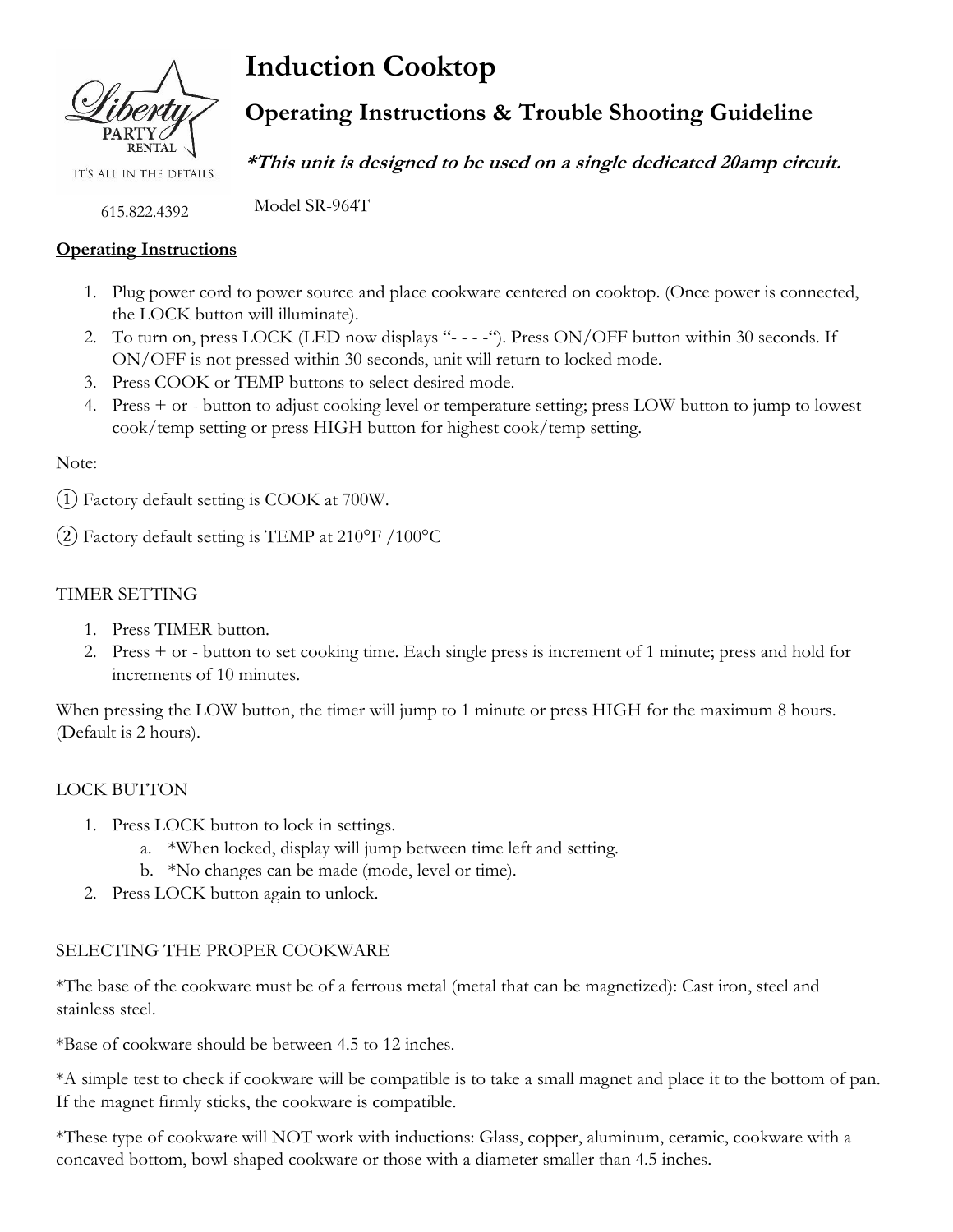# **Operating Tips**

COOK Mode: Heat is constantly added at the selected power level.

7 COOK levels (wattage): 100, 300, 500, 700, 900, 1100, 1300.

TEMP Mode: Unit will maintain at selected temperature.

13 TEMP settings (°F/°C): 100/40, 120/50, 140/60, 160/70, 180/80, 190/90, 210/100, 230/110, 250/120, 280/140, 300/160, 350/180, 390/200

Temperature may vary slightly at different sections of the pot.

Factors such as ambient temperature, type of cookware and food content may cause temperature variance up to  $20^{\circ}$ F  $\pm$ .

# KEY POINTS

\*If no cookware is placed or sensed on the unit, cooker will automatically shut off after 10 seconds.

\*Cooker will automatically shut-off after 2 hours of inactivity (when not set on timer).

\*Place cooktop on flat surface, but keep a clearance of 4 inches all around for proper ventilation. If air inlet or outlet is blocked, the internal temperature will rise and cause unit to overheat and shut off during cooking.

\*Keep away from water source. Never immerse unit in water or clean under running water.

\*Do not place paper or cloth in between the cooktop and cookware.

\*Due to the magnetic heating of the unit, keep objects that may be affected away from unit, such as credit card, watch, radio, etc.

\*To prevent damage to your cookware, do not heat an empty pan.

\*Do not place one cooktop on top of another.

\*Do not place on or near a hot gas or electric burner or in a heated oven. If the surrounding temperature is high, unit will shut off.

\*Do not use cookware consisting of inferior enamel, synthetic material, china or aluminum. DO NOT USE PLASTIC WRAP.

\*Never heat an unopened can on the cooktop as it may explode.

\*The ceramic plate will retain heat from the cookware; never touch the ceramic plate immediately after cookware is removed. Wait a few minutes and allow unit to cool.

\*Plug cooktop in a dedicated 15-amp outlet. Do not share the outlet with other appliances.

\*Do not damage the ceramic plate. Be careful not to drop anything onto the ceramic plate. If the plate is broken or cracked, stop using immediately. Turn unit off and unplug.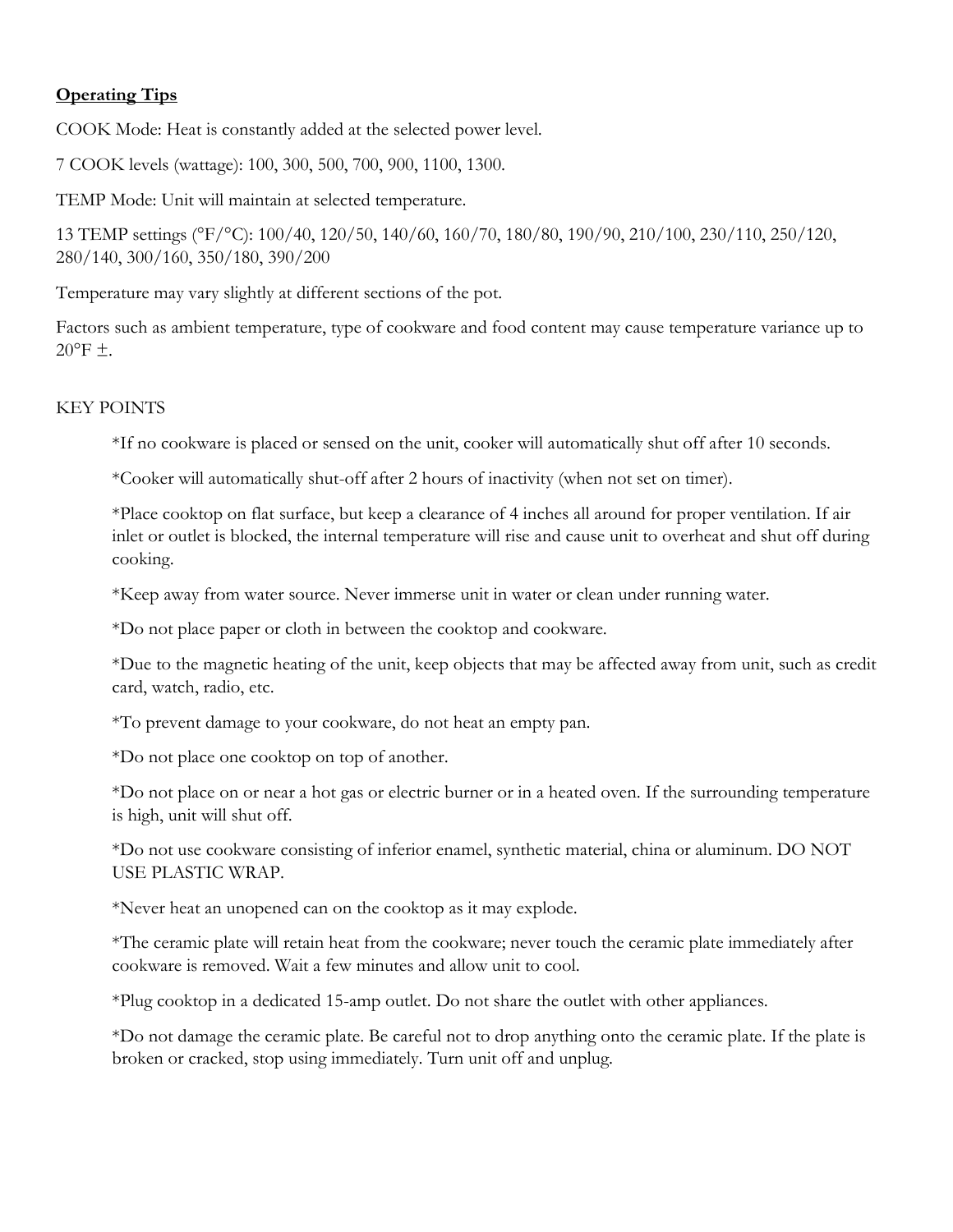# **Troubleshooting Guidelines**

# NO POWER OR UNIT DOES NOT RESPOND

\*Is cooktop firmly plugged into a correct outlet?

\*Is cooktop plugged in a dedicated outlet?

\*Has the unit been dropped or handled roughly?

\*Was there a power shortage?

# UNIT SUDDENLY STOPS HEATING DURING NORMAL OPERATION

There may have been a power shortage at the facility where the unit is being used and starving the unit of power. This may also occur if you are not using a dedicated circuit.

\*Check if another appliance is drawing from the same circuit.

\*Check if the fan is still running.

\*Are the air vents blocked? Check if dust or grease is clogging the vents.

\*Make sure enough clearance is around the unit.

\*Unit was set on cook mode and idle for 2 hours. Unit's safety automatically shuts unit off after 2 hours with no setting changes.

# PAN DOES NOT GET HOT ENOUGH EVEN THOUGH TEMPERATURE IS SET ON HIGH

\*Are you using an extension cord? Any use of an extension cord over 10 feet will affect the power from reaching the cooktop.

\*It is possible that the internal coil supports may have been "dropped" due to the unit being mishandled or frequently moved.

# PAN COOKS UNEVENLY OR DOES NOT MAINTAIN HEAT LEVEL

\*Is base of cookware convex/concave shaped or dented?

\*Pan is smaller than 4.5" or larger than 12".

\*Pan may not be centered.

# FAN CONTINUES TO RUN AFTER UNIT IS TURNED OFF

\*The fan will continue to run until unit is completely cooled down. This is a safety feature and designed to help preserve the life of the cooktop.

# Error Codes

# FLASHES "E0" – BEEPS AND SHUTS OFF AFTER 10 SECONDS

\*Either there is no cookware or no compatible cookware placed on unit.

\*Cookware may be too small or too large for the electromagnetic field.

\*Cookware is not centered on the ceramic plate.

# DISPLAY "E1" WITHOUT HEATING